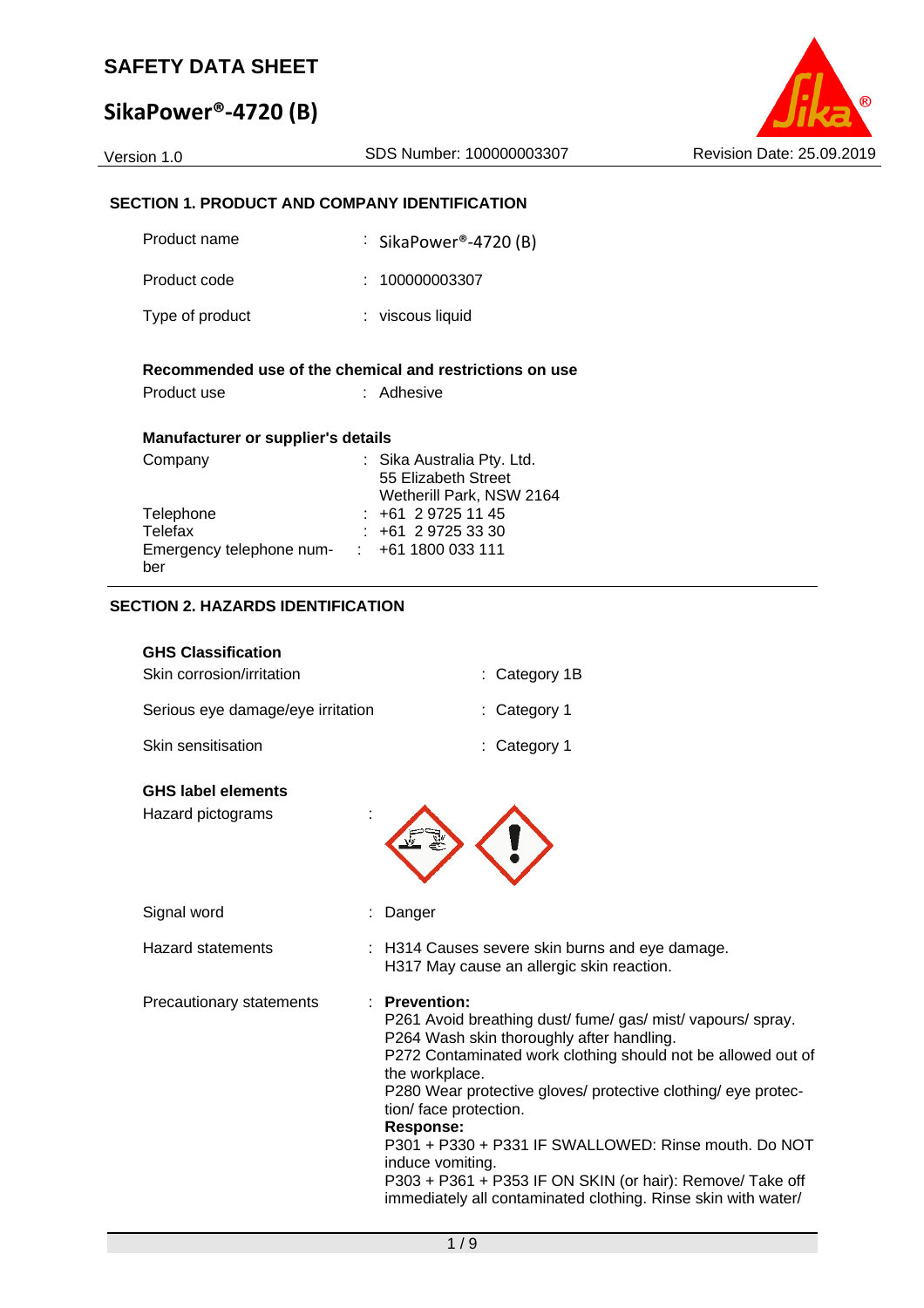# **SikaPower®‐4720 (B)**



shower.

P304 + P340 + P310 IF INHALED: Remove victim to fresh air and keep at rest in a position comfortable for breathing. Immediately call a POISON CENTER or doctor/ physician.  $P305 + P351 + P338 + P310$  IF IN EYES: Rinse cautiously with water for several minutes. Remove contact lenses, if present and easy to do. Continue rinsing. Immediately call a POISON CENTER or doctor/ physician. P333 + P313 If skin irritation or rash occurs: Get medical advice/ attention. P363 Wash contaminated clothing before reuse. **Storage:**  P405 Store locked up. **Disposal:**  P501 Dispose of contents/ container to an approved waste disposal plant.

#### **Other hazards which do not result in classification**

None known.

#### **SECTION 3. COMPOSITION/INFORMATION ON INGREDIENTS**

Substance / Mixture : Mixture

#### **Hazardous components**

| Chemical name                            | CAS-No.       | Concentration (%) |
|------------------------------------------|---------------|-------------------|
| 3,3'-oxybis(ethyleneoxy)bis(propylamine) | 4246-51-9     | $>= 10 - 30$      |
| 2,4,6-tris(dimethylaminomethyl)phenol    | $90 - 72 - 2$ | $>= 5 - 10$       |
| 2-ethyl-4-methylimidazole                | 931-36-2      | $>= 1 - 3$        |
| 2-methylpentane-1,5-diamine              | 15520-10-2    | $>= 1 - 3$        |
| bis[(dimethylamino)methyl]phenol         | 71074-89-0    | $>= 1 - < 3$      |

#### **SECTION 4. FIRST AID MEASURES**

| General advice          | : Move out of dangerous area.<br>Consult a physician.<br>Show this safety data sheet to the doctor in attendance.                                                                                                                                                                                                         |
|-------------------------|---------------------------------------------------------------------------------------------------------------------------------------------------------------------------------------------------------------------------------------------------------------------------------------------------------------------------|
| If inhaled              | $:$ Move to fresh air.<br>Consult a physician after significant exposure.                                                                                                                                                                                                                                                 |
| In case of skin contact | : Take off contaminated clothing and shoes immediately.<br>Wash off with soap and plenty of water.<br>Immediate medical treatment is necessary as untreated<br>wounds from corrosion of the skin heal slowly and with difficul-<br>ty.                                                                                    |
| In case of eye contact  | : Small amounts splashed into eyes can cause irreversible tis-<br>sue damage and blindness.<br>In the case of contact with eyes, rinse immediately with plenty<br>of water and seek medical advice.<br>Continue rinsing eyes during transport to hospital.<br>Remove contact lenses.<br>Keep eye wide open while rinsing. |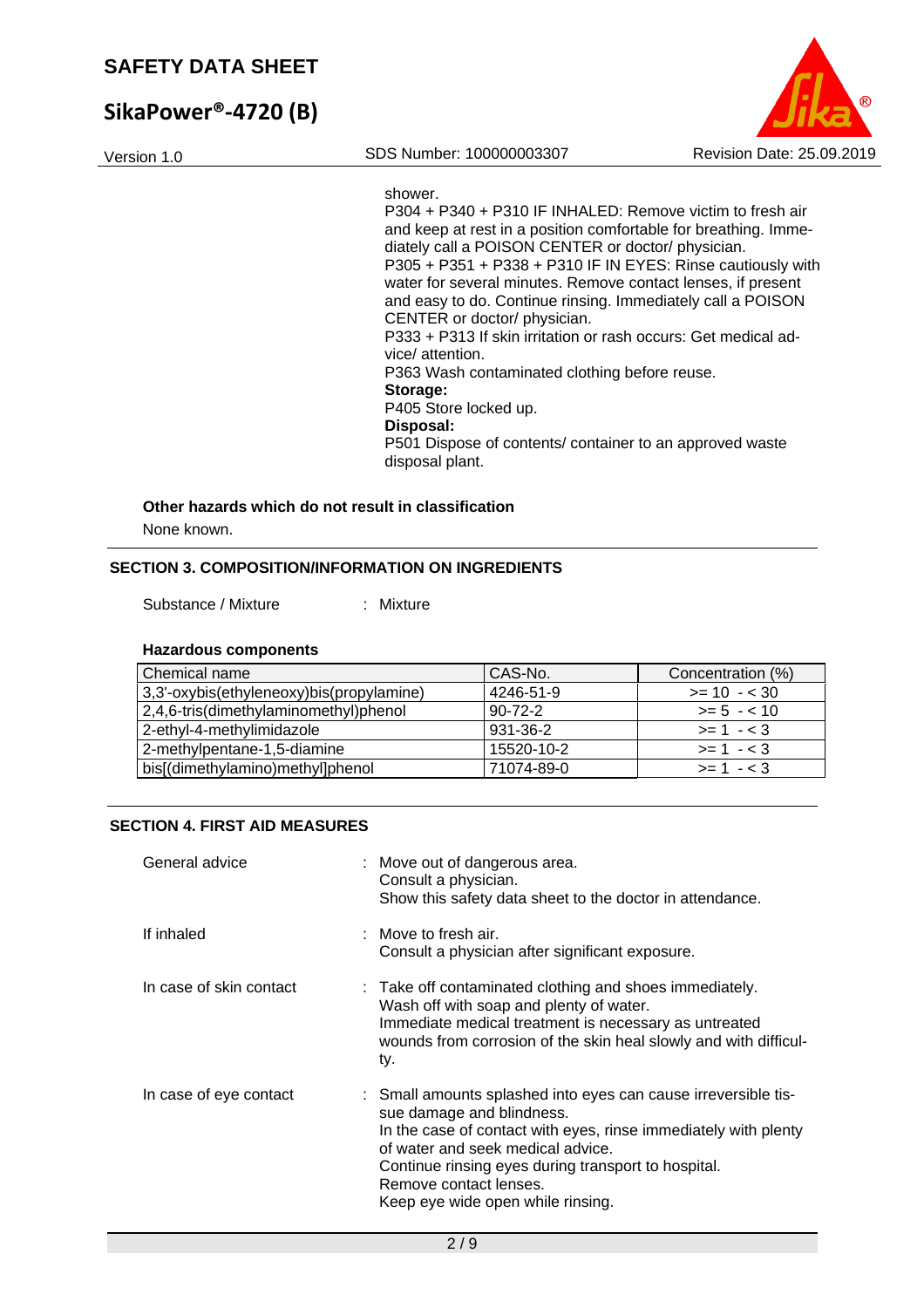# **SikaPower®‐4720 (B)**



#### **SECTION 5. FIREFIGHTING MEASURES**

| Suitable extinguishing media                     | : Use extinguishing measures that are appropriate to local cir-<br>cumstances and the surrounding environment. |
|--------------------------------------------------|----------------------------------------------------------------------------------------------------------------|
| Hazardous combustion prod-<br>ucts               | : No hazardous combustion products are known                                                                   |
| Specific extinguishing meth-<br>ods              | : Standard procedure for chemical fires.                                                                       |
| Special protective equipment<br>for firefighters | : In the event of fire, wear self-contained breathing apparatus.                                               |

#### **SECTION 6. ACCIDENTAL RELEASE MEASURES**

| Personal precautions, protec-<br>tive equipment and emer-<br>gency procedures | : Use personal protective equipment.<br>Deny access to unprotected persons.                                                                                      |
|-------------------------------------------------------------------------------|------------------------------------------------------------------------------------------------------------------------------------------------------------------|
| Environmental precautions                                                     | : Do not flush into surface water or sanitary sewer system.<br>If the product contaminates rivers and lakes or drains inform<br>respective authorities.          |
| Methods and materials for<br>containment and cleaning up                      | : Soak up with inert absorbent material (e.g. sand, silica gel,<br>acid binder, universal binder, sawdust).<br>Keep in suitable, closed containers for disposal. |

#### **SECTION 7. HANDLING AND STORAGE**

| Advice on protection against | : Normal measures for preventive fire protection. |
|------------------------------|---------------------------------------------------|
| fire and explosion           |                                                   |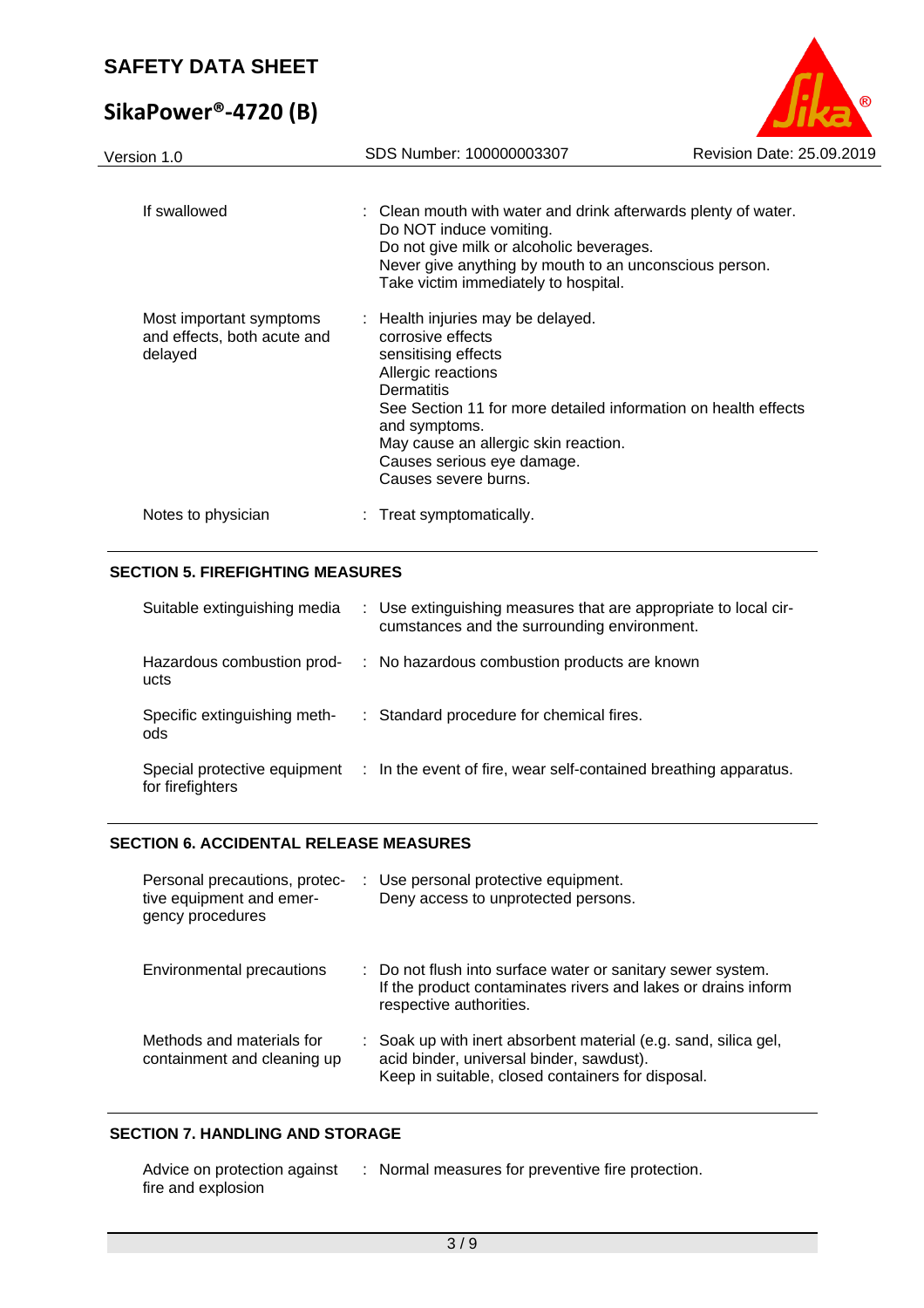# **SikaPower®‐4720 (B)**



| Version 1.0                 | SDS Number: 100000003307                                                                                                                                                                                                                                                                                                                                                                                                                                                                                                                                                              | Revision Date: 25.09.2019 |
|-----------------------------|---------------------------------------------------------------------------------------------------------------------------------------------------------------------------------------------------------------------------------------------------------------------------------------------------------------------------------------------------------------------------------------------------------------------------------------------------------------------------------------------------------------------------------------------------------------------------------------|---------------------------|
| Advice on safe handling     | Do not breathe vapours or spray mist.<br>Avoid exceeding the given occupational exposure limits (see<br>section 8).<br>Do not get in eyes, on skin, or on clothing.<br>For personal protection see section 8.<br>Persons with a history of skin sensitisation problems or asth-<br>ma, allergies, chronic or recurrent respiratory disease should<br>not be employed in any process in which this mixture is being<br>used.<br>Smoking, eating and drinking should be prohibited in the ap-<br>plication area.<br>Follow standard hygiene measures when handling chemical<br>products |                           |
| Hygiene measures            | Handle in accordance with good industrial hygiene and safety<br>practice.<br>When using do not eat or drink.<br>When using do not smoke.<br>Wash hands before breaks and at the end of workday.                                                                                                                                                                                                                                                                                                                                                                                       |                           |
| Conditions for safe storage | : Store in original container.<br>Keep container tightly closed in a dry and well-ventilated<br>place.<br>Containers which are opened must be carefully resealed and<br>kept upright to prevent leakage.<br>Observe label precautions.<br>Store in accordance with local regulations.                                                                                                                                                                                                                                                                                                 |                           |

### **SECTION 8. EXPOSURE CONTROLS/PERSONAL PROTECTION**

#### **Components with workplace control parameters**

Contains no substances with occupational exposure limit values.

#### **Personal protective equipment**

| Respiratory protection   | : Use respiratory protection unless adequate local exhaust<br>ventilation is provided or exposure assessment demonstrates<br>that exposures are within recommended exposure guidelines.<br>The filter class for the respirator must be suitable for the max-<br>imum expected contaminant concentration<br>(gas/vapour/aerosol/particulates) that may arise when han-<br>dling the product. If this concentration is exceeded, self-<br>contained breathing apparatus must be used. |
|--------------------------|-------------------------------------------------------------------------------------------------------------------------------------------------------------------------------------------------------------------------------------------------------------------------------------------------------------------------------------------------------------------------------------------------------------------------------------------------------------------------------------|
| Hand protection          | : Chemical-resistant, impervious gloves complying with an ap-<br>proved standard should be worn at all times when handling<br>chemical products if a risk assessment indicates this is nec-<br>essary.                                                                                                                                                                                                                                                                              |
| Eye protection           | : Safety eyewear complying with an approved standard should<br>be used when a risk assessment indicates this is necessary.                                                                                                                                                                                                                                                                                                                                                          |
| Skin and body protection | : Choose body protection in relation to its type, to the concen-<br>tration and amount of dangerous substances, and to the spe-<br>cific work-place.                                                                                                                                                                                                                                                                                                                                |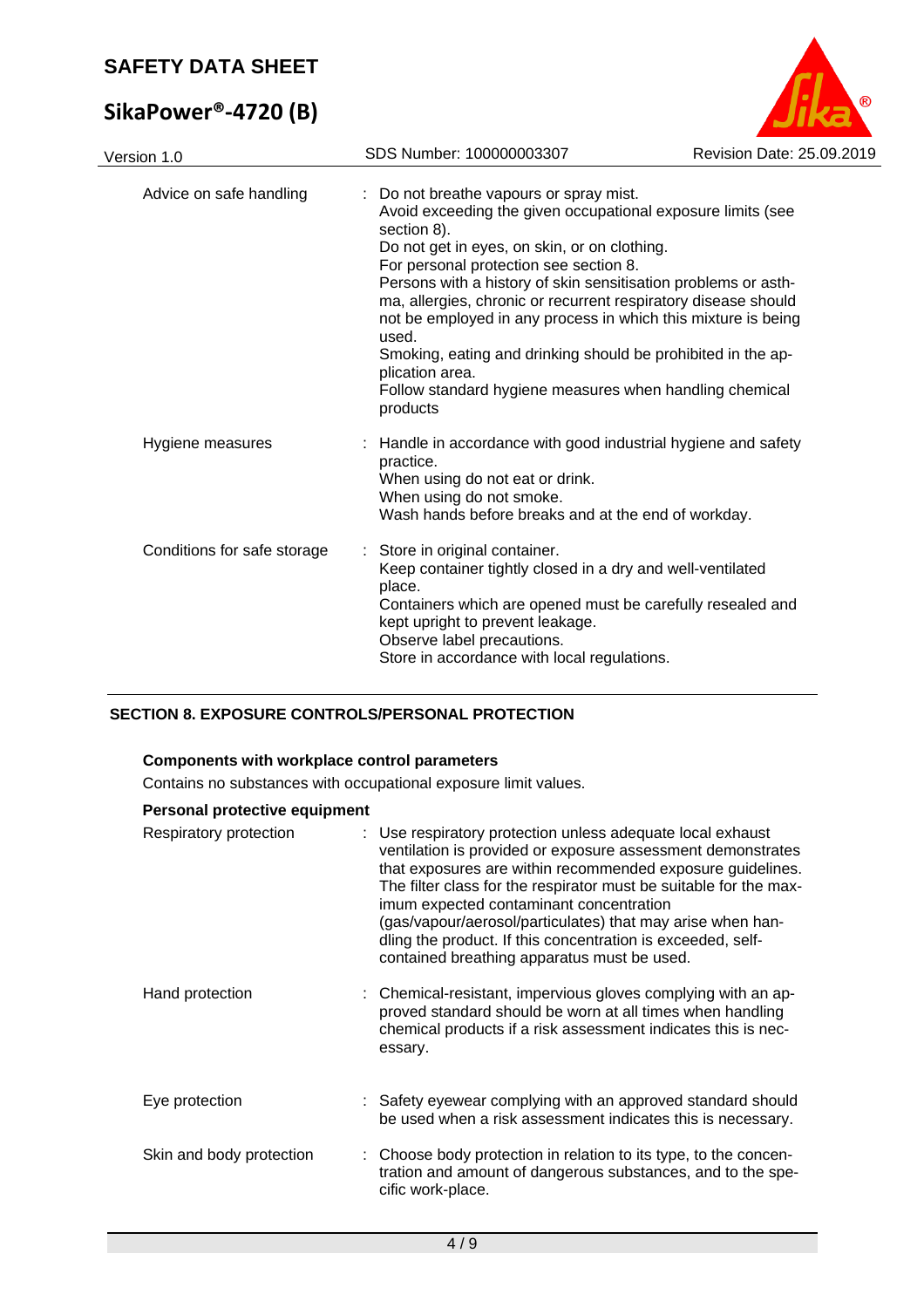# **SikaPower®‐4720 (B)**



#### **SECTION 9. PHYSICAL AND CHEMICAL PROPERTIES**

| Appearance                                 |    | : viscous liquid                                                                                                  |
|--------------------------------------------|----|-------------------------------------------------------------------------------------------------------------------|
| Colour                                     | ÷. | beige                                                                                                             |
| Odour                                      |    | amine-like                                                                                                        |
| <b>Odour Threshold</b>                     |    | No data available                                                                                                 |
| pH                                         |    | No data available                                                                                                 |
| Melting point/range / Freezing :<br>point  |    | No data available                                                                                                 |
| Boiling point/boiling range                |    | : No data available                                                                                               |
| Flash point                                | ÷. | $> 93.4$ °C ( $> 200.1$ °F)<br>Method: closed cup                                                                 |
| Evaporation rate                           |    | : No data available                                                                                               |
| Flammability                               |    | : No data available                                                                                               |
| Upper explosion limit                      | ÷. | No data available                                                                                                 |
| Lower explosion limit                      | ÷. | No data available                                                                                                 |
|                                            |    |                                                                                                                   |
| Vapour pressure                            |    | $: 0.0133322$ hPa (0.010 mmHg)                                                                                    |
| Relative vapour density                    | ÷. | No data available                                                                                                 |
| Density                                    | ÷. | 1.13 g/cm3 (20 °C (68 °F) ())                                                                                     |
| Solubility(ies)<br>Water solubility        |    | : insoluble                                                                                                       |
| Partition coefficient: n-<br>octanol/water | ÷. | No data available                                                                                                 |
| Auto-ignition temperature                  |    | No data available                                                                                                 |
| Decomposition temperature                  |    | No data available                                                                                                 |
| Viscosity<br>Viscosity, dynamic            |    | No data available                                                                                                 |
| Viscosity, kinematic                       |    | $> 10000$ mm2/s (40 °C)                                                                                           |
| <b>Explosive properties</b>                |    | No data available                                                                                                 |
| Molecular weight                           |    | No data available                                                                                                 |
| Volatile organic compounds                 |    | Directive 2010/75/EU of 24 November 2010 on industrial<br>emissions (integrated pollution prevention and control) |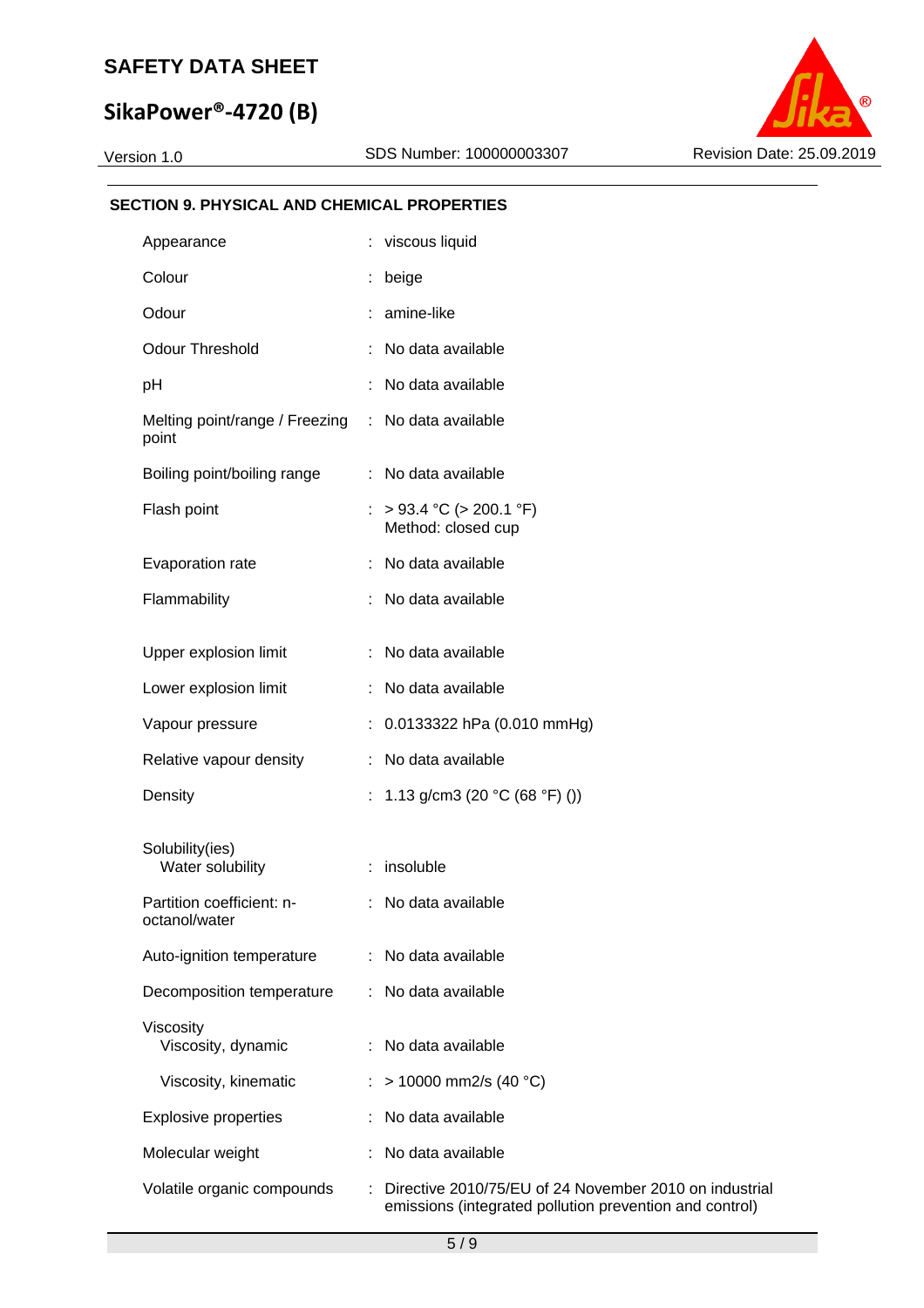# **SikaPower®‐4720 (B)**

Volatile organic compounds (VOC) content: 2 %

#### **SECTION 10. STABILITY AND REACTIVITY**

| Reactivity                                          | : No dangerous reaction known under conditions of normal use. |  |  |  |  |
|-----------------------------------------------------|---------------------------------------------------------------|--|--|--|--|
| Chemical stability                                  | : The product is chemically stable.                           |  |  |  |  |
| Possibility of hazardous reac-<br>tions             | : Stable under recommended storage conditions.                |  |  |  |  |
| Conditions to avoid                                 | $:$ No data available                                         |  |  |  |  |
| Incompatible materials                              | : No data available                                           |  |  |  |  |
| No decomposition if stored and applied as directed. |                                                               |  |  |  |  |

#### **SECTION 11. TOXICOLOGICAL INFORMATION**

#### **Acute toxicity**

Not classified based on available information.

| <b>Components:</b>                                               |                                         |
|------------------------------------------------------------------|-----------------------------------------|
| 3,3'-oxybis(ethyleneoxy)bis(propylamine):<br>Acute oral toxicity | : LD50 Oral (Rat): ca. 3,560 mg/kg      |
| Acute dermal toxicity                                            | : LD50 Dermal (Rabbit): $> 2,500$ mg/kg |
| 2,4,6-tris(dimethylaminomethyl)phenol:<br>Acute oral toxicity    | : LD50 Oral (Rat): $2,169$ mg/kg        |
| 2-methylpentane-1,5-diamine:                                     |                                         |
| Acute oral toxicity                                              | : LD50 Oral (Rat): $1,170$ mg/kg        |
| Acute dermal toxicity                                            | : LD50 Dermal (Rabbit): $1,870$ mg/kg   |
|                                                                  |                                         |

#### **Skin corrosion/irritation**

Causes severe burns.

#### **Serious eye damage/eye irritation**

Causes serious eye damage.

#### **Respiratory or skin sensitisation**

Skin sensitisation: May cause an allergic skin reaction. Respiratory sensitisation: Not classified based on available information.

#### **Chronic toxicity**

#### **Germ cell mutagenicity**

Not classified based on available information.

#### **Carcinogenicity**

Not classified based on available information.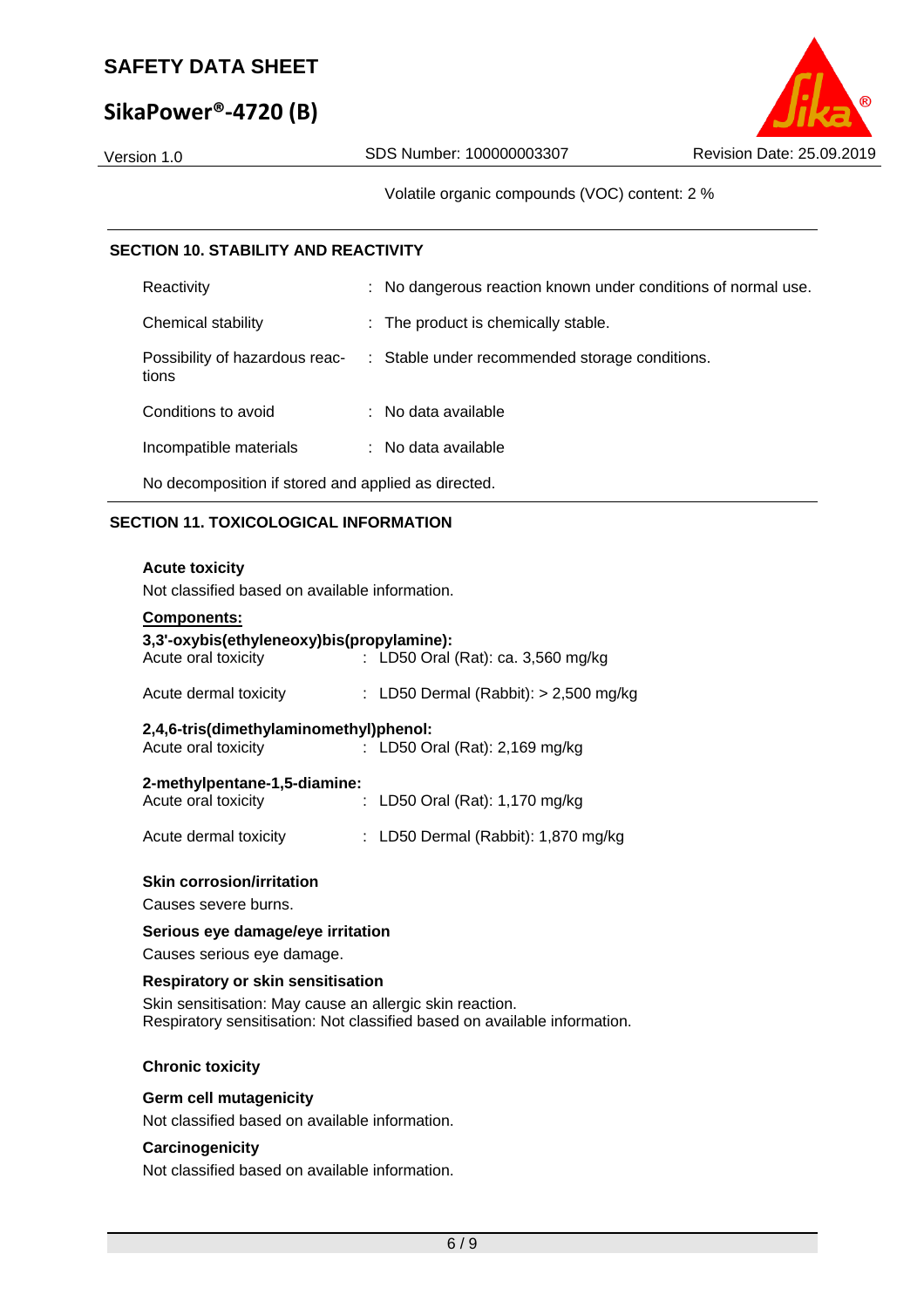# **SikaPower®‐4720 (B)**



#### **Reproductive toxicity**

Not classified based on available information.

#### **STOT - single exposure**

Not classified based on available information.

#### **STOT - repeated exposure**

Not classified based on available information.

#### **Aspiration toxicity**

Not classified based on available information.

#### **SECTION 12. ECOLOGICAL INFORMATION**

#### **Ecotoxicity**

#### **Components:**

#### **2,4,6-tris(dimethylaminomethyl)phenol:**

Toxicity to algae : EC50 (Scenedesmus capricornutum (fresh water algae)): > 10 - 100 mg/l Exposure time: 72 h

#### **Persistence and degradability**

No data available

**Bioaccumulative potential**  No data available

#### **Mobility in soil**

No data available

**Other adverse effects** 

#### **Product:**

mation

Additional ecological infor-: There is no data available for this product.

#### **SECTION 13. DISPOSAL CONSIDERATIONS**

#### **Disposal methods**

| Waste from residues    | : Do not contaminate ponds, waterways or ditches with chemi-<br>cal or used container.<br>Send to a licensed waste management company. |
|------------------------|----------------------------------------------------------------------------------------------------------------------------------------|
| Contaminated packaging | : Empty remaining contents.<br>Dispose of as unused product.<br>Do not re-use empty containers.                                        |

#### **SECTION 14. TRANSPORT INFORMATION**

#### **International Regulations**

#### **IATA-DGR**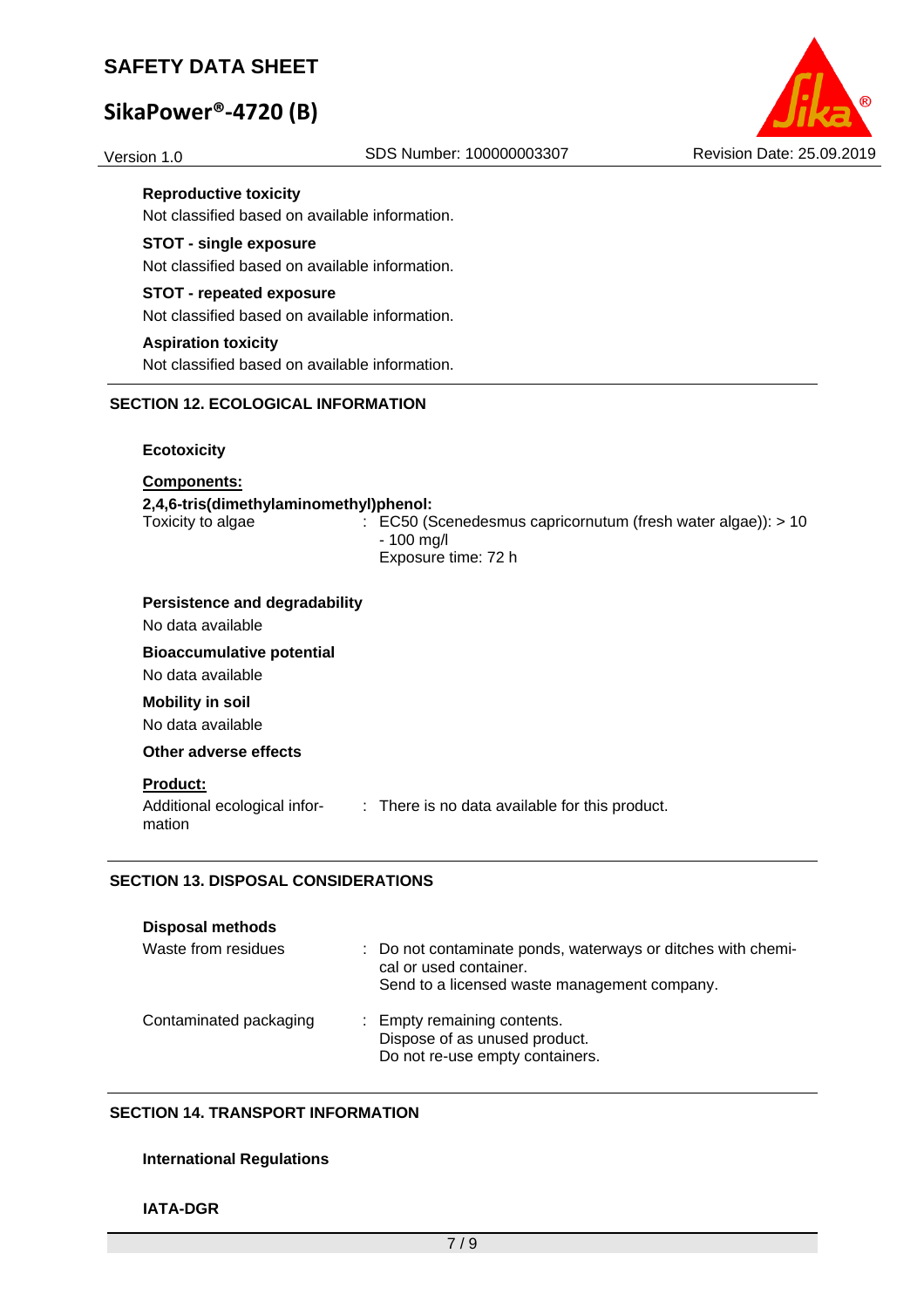# **SikaPower®‐4720 (B)**



| UN/ID No.                                     |   | <b>UN 3267</b>                                                                         |
|-----------------------------------------------|---|----------------------------------------------------------------------------------------|
| Proper shipping name                          |   | Corrosive liquid, basic, organic, n.o.s.<br>(3,3'-oxybis(ethyleneoxy)bis(propylamine)) |
| Class                                         |   | 8                                                                                      |
| Packing group                                 |   | $\mathbf{I}$                                                                           |
| Labels                                        |   | Corrosives                                                                             |
| Packing instruction (cargo<br>aircraft)       |   | 855                                                                                    |
| Packing instruction (passen-<br>ger aircraft) |   | 851                                                                                    |
| <b>IMDG-Code</b>                              |   |                                                                                        |
| UN number                                     | t | <b>UN 3267</b>                                                                         |
| Proper shipping name                          |   | CORROSIVE LIQUID, BASIC, ORGANIC, N.O.S.<br>(3,3'-oxybis(ethyleneoxy)bis(propylamine)) |
| Class                                         |   | 8                                                                                      |
| Packing group                                 |   | Ш                                                                                      |
| Labels                                        |   | 8                                                                                      |
| EmS Code                                      | ٠ | $F-A, S-B$                                                                             |
| Marine pollutant                              |   | no                                                                                     |

#### **Transport in bulk according to Annex II of MARPOL 73/78 and the IBC Code**

Not applicable for product as supplied.

#### **National Regulations**

| <b>UN 3267</b>                                                                         |
|----------------------------------------------------------------------------------------|
| CORROSIVE LIQUID, BASIC, ORGANIC, N.O.S.<br>(3,3'-oxybis(ethyleneoxy)bis(propylamine)) |
| : 8                                                                                    |
| H<br>÷.                                                                                |
| 8                                                                                      |
| 2X                                                                                     |
|                                                                                        |

#### **Special precautions for user**

The transport classification(s) provided herein are for informational purposes only, and solely based upon the properties of the unpackaged material as it is described within this Safety Data Sheet. Transportation classifications may vary by mode of transportation, package sizes, and variations in regional or country regulations.

#### **SECTION 15. REGULATORY INFORMATION**

| Safety, health and environmental regulations/legislation specific for the substance or mix- |  |
|---------------------------------------------------------------------------------------------|--|
| ture                                                                                        |  |

| Standard for the Uniform<br>Scheduling of Medicines and<br>Poisons                             | No poison schedule number allocated |                                                                                                                                                      |
|------------------------------------------------------------------------------------------------|-------------------------------------|------------------------------------------------------------------------------------------------------------------------------------------------------|
| International Chemical Weapons Convention (CWC)<br>Schedules of Toxic Chemicals and Precursors |                                     | Not applicable                                                                                                                                       |
| <b>Prohibition/Licensing Requirements</b>                                                      |                                     | There is no applicable prohibition or<br>notification/licensing requirements,<br>including for carcinogens under<br>Commonwealth, State or Territory |